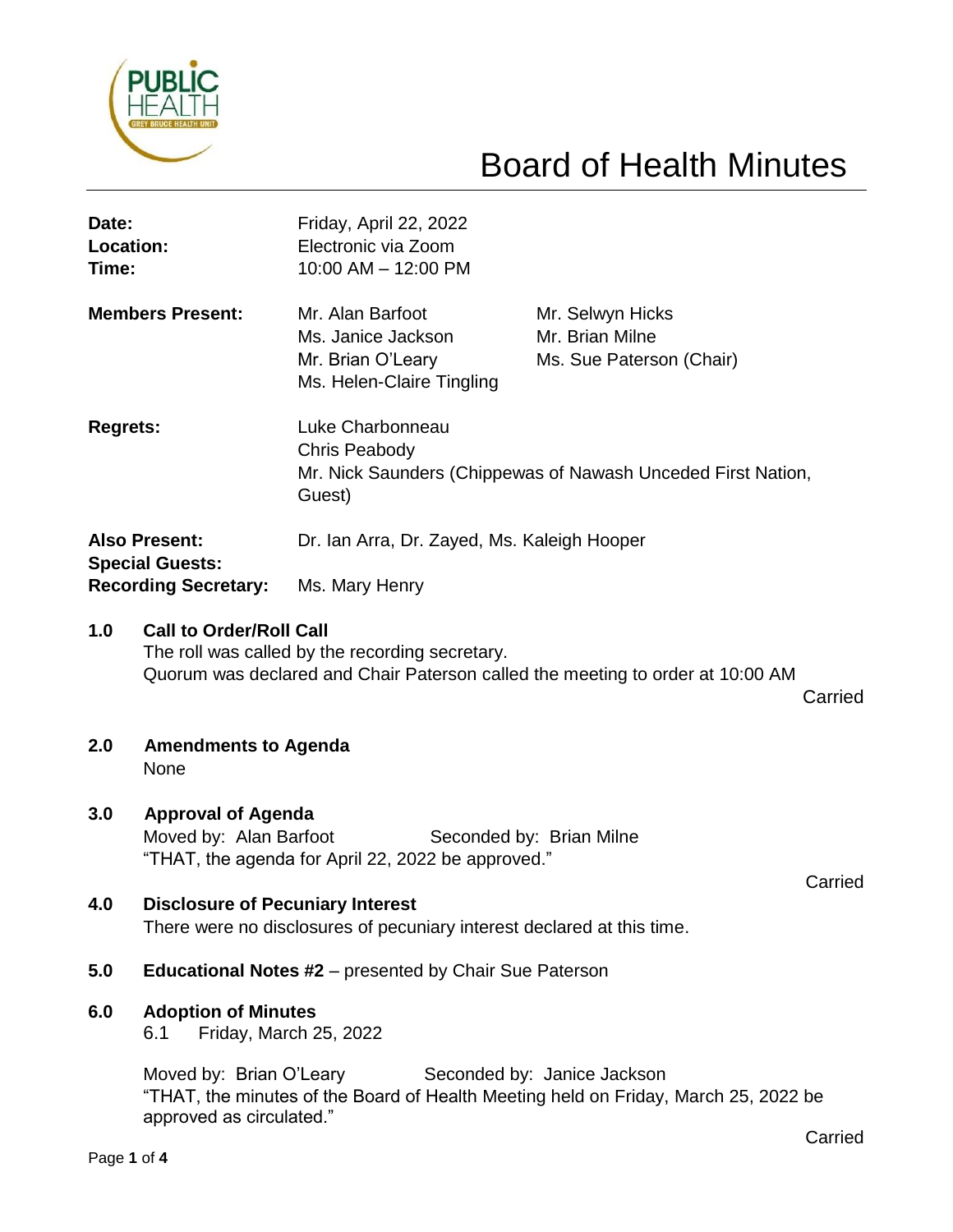## **7.0 Correspondence and News Releases**

- 7.1 Correspondence
	- 7.1.1 Windsor-Essex County Health Unit: Letter of Support Ontario Regulation 116/20, Work Deployment Measures for Boards of Health
	- 7.1.2 Windsor-Essex County Health Unit: Letter of Support Health and Racial Equity: Denouncing Acts and Symbols of Hate
	- 7.1.3 Haliburton, Kawartha, Pine Ridge District Health Unit Board of Health motion in support of OPHA statement – Denouncing Acts and Symbols of Hate
	- 7.1.4 Peterborough Public Health: Re: Health and Racial Equity: Denouncing Acts and Symbols of Hate
		- Dr. Arra provided a summary of the correspondence.
- 7.2 News Releases
	- 7.2.1 2022 budget requires no increase in county funding
	- 7.2.2 Ontario releases Public Sector Salary Disclosure List
	- 7.2.3 Influenza A arrives in Grey-Bruce
	- 7.2.4 GBHU reminding residents of importance of dental health during Oral Health Month
	- 7.2.5 Ontario expands eligibility for fourth doses of COVID-19 vaccines
	- 7.2.6 Avian influenza confirmed in Grey-Bruce
	- 7.2.7 GBHU receives limited supply of Novavax vaccine
	- 7.2.8 GBHU holding community COVID-19 vaccine clinics in April
	- 7.2.9 Test your well water this spring

The Communication Coordinator provided a summary of the News Releases.

Question on the potential impact of the dental services references in the news about the federal budget on the health unit's dental programs. The Board will be kept posted when more details are available.

Moved by: Alan Barfoot Seconded by: Brian O'Leary "THAT, the Board of Health receives the Correspondence and Media Releases for April 22, 2022 as presented."

Carried

### **8.0 Staff Presentation**

8.1 COVID-19 Team – Public Health Manager

The Manager for the Vaccine Preventable program presented material prepared by the Manager, the Physician Consultant, and the Foundation Team on the Covid-19 progress to date, Covid-19 vaccine hesitancy, Covid-19 vaccine work currently in progress, vaccine recovery plan in Grey Bruce.

#### **9.0 Medical Officer of Health Update**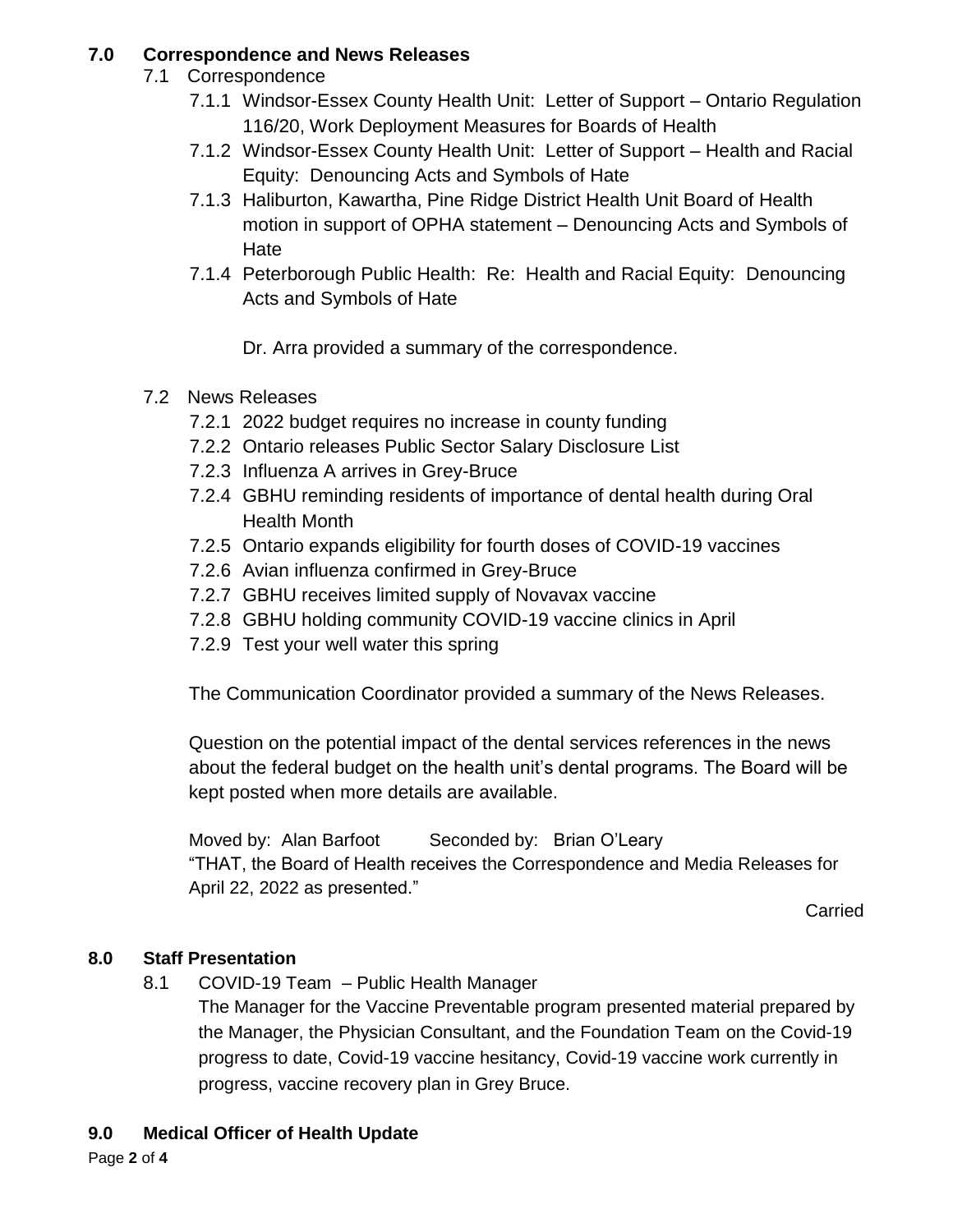- 9.1 MOH Update The Medical Officer of Health provided an update regarding COVID-19 progress.
- 9.2 Public Health Modernization Update (STANDING ITEM) No update from the Ministry of Health on this item.
- Mr. Selwyn Hicks joined the meeting at 11:08 a.m.

Ms. Janice Jackson left the meeting at 11:15 a.m.

9.3 Opioid Situation Grey Bruce (STANDING ITEM) Dr. Zayed presented information regarding Opioid Morality and Overdose Data as a follow up from the March 25, 2022 Board of Health meeting.

Discussion and direction to staff to write a letter to the Minister of Health and the Associate Minister regarding mental health and addiction. The letter is to highlight our demonstrated commitment to addressing mental health and addiction within our communities, and with our ability to apply innovative tools similar to the engagement and emergency-response tools that we found successful in responding to the COVID-19 pandemic emergency. The letter is to have the following objectives:

- To recommend the establishment of a provincial task force to address the opioid crisis

- To strongly recommend a Grey Bruce Board of Health member sits on this proposed task force

- To maintain a direct connection with the Minister's office to keep them posted on milestones of community empowerment to address the opioid crisis

- To ensure an ironclad connection between local public health initiatives and the provincial level with a centralized goal of successful knowledge translation.

Moved by: Brian O'Leary Seconded by: Brian Milne "THAT, the Board of Health receive the Medical Officer of Health update for April 22, 2022 as presented and includes the recommendation to send a letter to the Minister of Health and Associate Minister along with a Grey Bruce representative on the provincial task force."

Carried

#### **10.0 Other**

10.1 alPHa Elections Primer – received as information

#### **11.0 Adjournment**

By motion of Brian Milne, seconded by Helen-Claire Tingling the Board of Health meeting be adjourned at 11:31 AM.

**Carried**